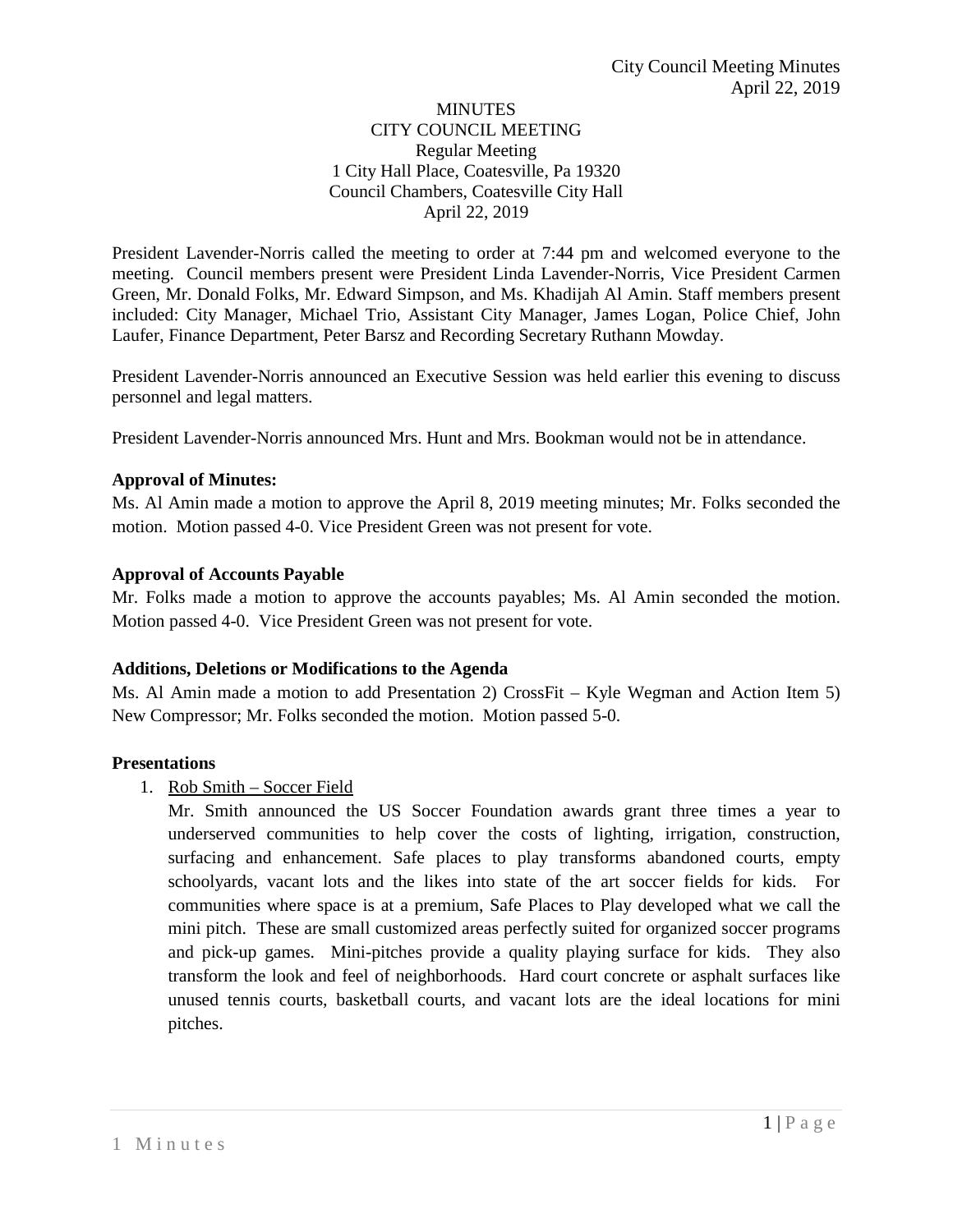Mr. Smith explained he will be working on getting the program and grant funding (no match) for the City to receive a "Safe Places to Play" field for the youth.

### 2. Crossfit – Kyle Wegman

Mr. Wegman announced Crossfit Coatesville will be opening on May 1, 2019 at 139 East Chestnut Street, Suite 104, Coatesville. Each CrossFit workout is fully scalable to challenge every level of experience, every shape, size and age. Whether you're an athlete who's been training for years, or someone who is completely new to fitness. CrossFit is for you. Crossfit is not a specialized fitness program, but s deliberate attempt to optimize physical competence in each of 10 recognized fitness domains: cardiovascular and respiratory endurance, stamina, strength, flexibility, power, speed, coordination, agility, balance and accuracy. Each workout consists of high intensity, constantly varied functional movements while incorporating elements from Olympic weightlifting, plyometric, powerlifting, gymnastics and calisthenics among others.

He announced a 10% discount for law enforcement, firefighting, emergency services, and military.

# **Citizens' Hearings –** *Regular Action Items Only* **(3 Minutes)**

There were no citizens' hearings for regular action items only.

### **Regular Action Items**

1. Receive and consider a Resolution authorizing the City's sale of vehicles and other equipment identified herein by means of Municibid auction consistent with the requirements of the Third Class City Code

Vice President Green made a motion to approve the Resolution authorizing the City's sale of vehicles and other equipment identified herein by means of Municibid auction consistent with the requirements of the Third Class City Code; Ms. Al Amin seconded the motion. Motion passed 5-0.

- 2. Receive and consider bid for Fireworks bid from Bixler Pyrotechnics, Inc. Ms. Al Amin made a motion to approve the bid from Bixler Pyrotechnics to include the five year contract; Mr. Folk seconded the motion. Motion passed 5-0.
- 3. Receive and consider LTL Consultants for Code Enforcement Services

Vice President Green made a motion to approve LTL Consultants for Code Enforcement Services; Ms. Al Amin seconded the motion. Motion passed 4-1. Mr. Simpson was the dissenting vote/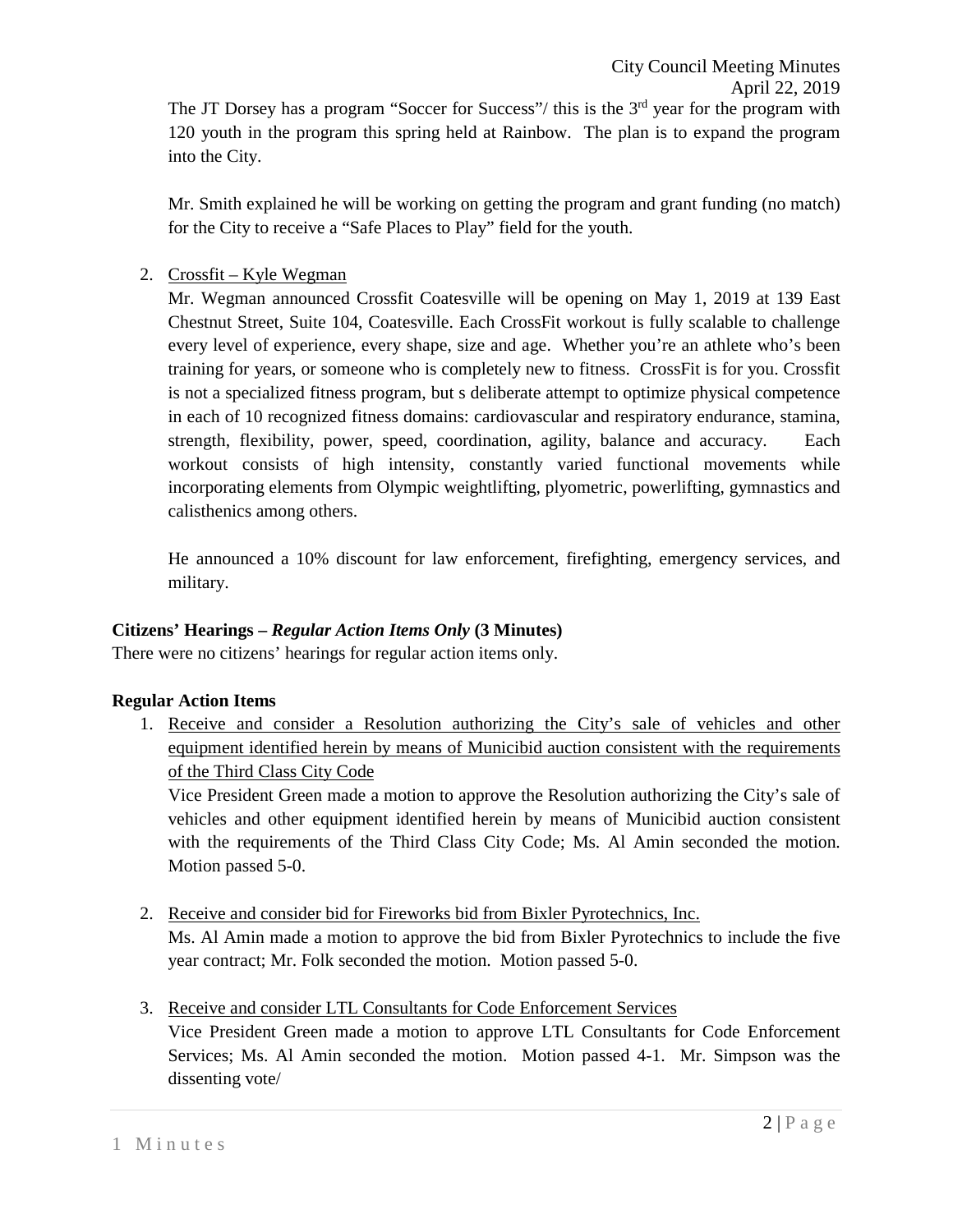- 4. Receive and consider Washington Hose Company Land Development (Pole Barn) Vice President Green made a motion to approve the Washington Hose Company Land Development; Ms. Al Amin seconded the motion. Motion passed 5-0.
- 5. Receive and consider approval of financing for air compressor

Mr. Simpson made a motion to approve first reading an Ordinance authorizing the City of Coatesville to enter into a bank qualified lease-purchase agreement with Univest Capital, Inc. for purposes of acquiring a compressor and hose for the use of the City pursuant to a COSTAR contract exempt from public bidding , with no pledge of full faith and credit and taxing power of the City as security for repayment, a non-appropriation clause which are less in duration than the useful life of the compressor being leased, said agreement to require interest payments at rates set forth in the attachment for a three (3) year term for a maximum lease amount of \$118,270.00 plus interest; Mr. Folks seconded the motion. Motion passed 5-  $\Omega$ 

Vice President Green made a motion to close action items; Mr. Folks seconded the motion. Motion passed 5-0.

### **Discussion Item**

1. Meeting Minutes

There was no discussion on meeting minutes.

2. Keep Pa Beautiful – Illegal Dump Free PA Program

Mr. Logan announced a grant from Keep Pennsylvania Beautiful. The grant recipients will receive a surveillance kit to be placed at undisclosed locations as a part of the Illegal Dump Free Program. The kit includes three concealable, lockable cameras and accessories that capture usable, conviction worthy footage of license plates and illegal dumpers – even at night. One camera uses wireless technology that can send pictures via text to a registered cellphone when triggered providing almost instant results. The anticipated loan period  $i=s$ approximately 3 months. Keep Pennsylvania Beautiful will provide technical assistance for installation. Municipalities will have the option to purchase the equipment at the end of the grant period.

#### **Solicitors Report**

Mr. Verwey announced:

- He worked on code enforcement and litigation matters
- He addressed contracting and grant issues
- He worked land development matters
- He worked on two ordinances
- He addressed personnel matters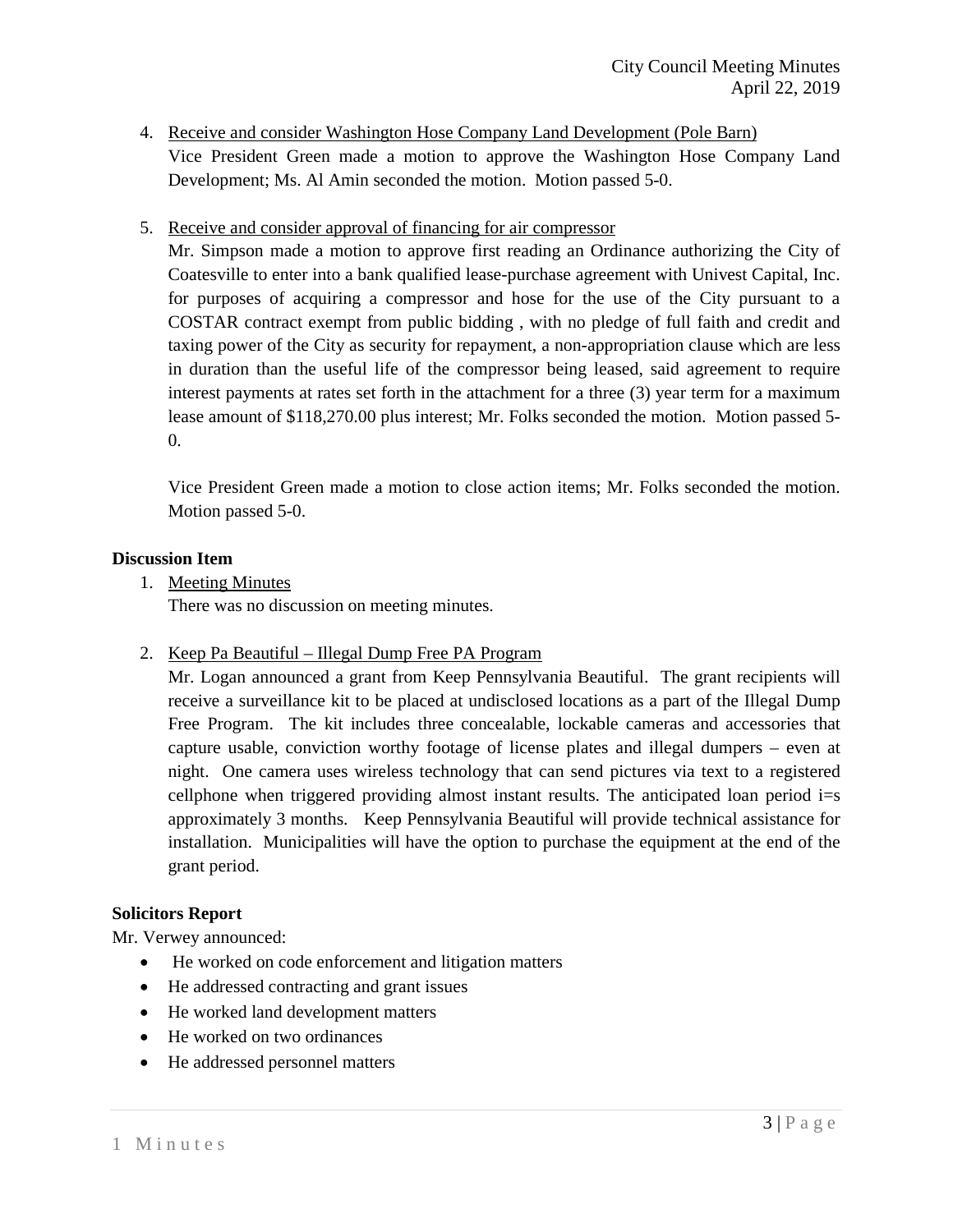# **City Manager's Report**

Mr. Trio announced:

- Construction on  $1<sup>st</sup>$  Avenue and Rt. 82 has begun
- Introduced Richer Troutman, the new Finance Director
- Thanked Council and Mr. Logan for finalizing negotiations with the Police Department.
- Developers
	- o Lipkins building has been completed
		- Begun to lease small workspaces
		- Mr. Sherman indicated there is heavy interest in leasing the spaces
		- Will limit building floors until a restaurant use is determined for upper levels.
	- o Chertoks building is being framed out.
		- Permitted and progressing quickly
		- Will have 9 market rate units in building
- LERTA
	- o City Council will recommend 10 Year to the County
	- o School District approved 5 year LERTA
	- o City has 10 year LERTA

### **Assistant City Manager Report**

Mr. Logan announced:

- He attended the Community update meeting
- Brandywine Health sponsored 60k into the National Fitness Campaign
- Branding Team to restore and establish branding Coatesville
- Coatesville Night Out will be held on May 18 or May 25 in Ash Park to honor the youth and sports.

# **Citizens' Hearings –** *Non-Agenda Items Only* **(3 Minutes)**

There were no citizens' comments on non-agenda items.

Vice President Green made a motion to close citizens' hearings on non-agenda items only; Mr. Folks seconded the motion. Motion passed 5-0.

### **Special Events**

There were no special events at this time.

### **Council Comments**

Mr. Simpson thanked everyone for attending the meeting. It has been a pretty quiet night. Appreciate everyone for attending.

Mr. Folks thanked everyone for attending the meeting. About three weeks ago, there was a major fire on Elm Street. I want to thank the Coatesville Fire Department for handling the fire. The whole block could have gone up. There were no lives lost in that fire. I'm starting to see a difference in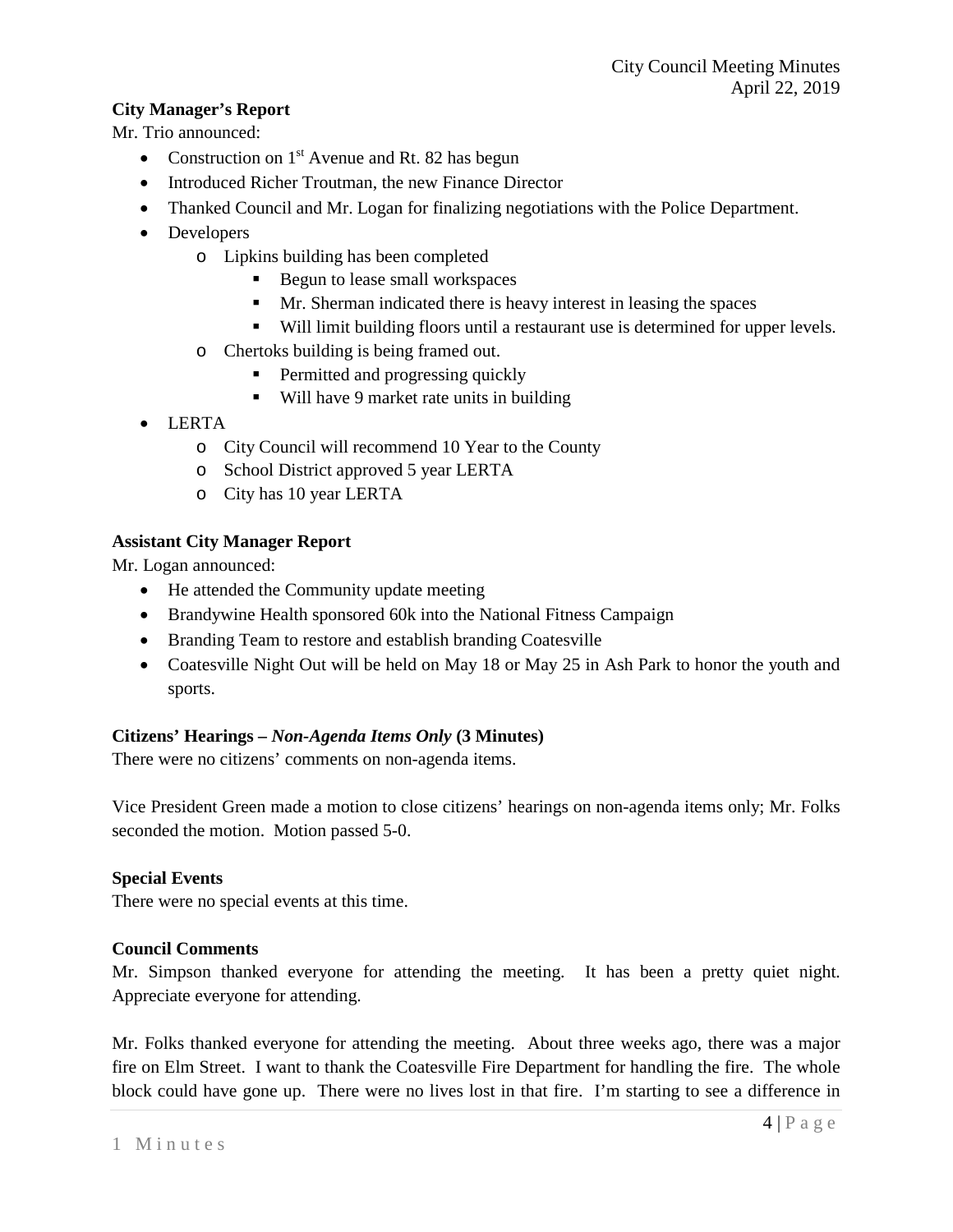Coatesville. It's exciting to be on board now and seeing the change coming. There is a tunnel, I don't see the light yet but there is a tunnel, so I'm very proud of the City, I hope it comes faster, but I know time will tell. Keep praying for your City and love your neighbor.

Ms. Al Amin thanked everyone for attending the meeting and wished everyone safe travels.

Vice President Green thanked everyone for attending the meeting. She thanked LTL consultants for coming here, so ready for you guys to start. Welcome to the new finance director. The weather is broken, spring is here, gardening and summer which means more people out for stuff going on. Just received a text from a fellow Council member that is not here, that there was a dirt bike accident in front of her building. It seems to be a little serious. I pray for all is well and no one is hurt. These are the types of things when the weather breaks and it gets nice that we begin t encounter. I know we recently passed that Ordinance for the dirt bikes and ATV's. I now last night was really, really bad with people out on bikes. I know we have the policy where we won't chase them, but I do hope we catch them without a chase. Lieutenant Audette announced that four dirt bikes were confiscated the night before in the West End. Vice President Green announced the upcoming Community Unity Day. The fireworks have been approved for July  $6<sup>th</sup>$  this year. James can you get working on that day's events. I appreciate everyone that has been coming out for the meetings, I've been trying to get out to all the meetings. I hear a lot of people say we don't know what's going on, we don't know this, and we don't know that. I really appreciate the Community Updates. I was unable to attend the last one but watched the video. It was a wonderful, wonderful presentation from all the presenters. We have a great Chief of Police that does a great job at presenting to the community. He did a marvelous job and every presenter there did a great job and I thank you for that and just keeping the community updated. The next meeting will be on June  $20<sup>th</sup>$  in the evening. I hope to see more people. Had a nice audience at the last one. When we have these community updates, they put flyers out, advertise on social media and Facebook. People should come out and hear all the wonderful things that are going on in the City and they have the opportunity to give their input. Thank you and have a wonderful night.

President Lavender-Norris thanked everyone for attending the meeting. On May 14, 2019 we'll be having a volunteer finishing touch and ribbon cutting at Palmer Park. They're doing a wonderful job down there. It is coming along wonderfully, it's been renovated. It's just amazing the work they've done and this is just Phase 1 of it. So for 10 am to 4 pm there are the finishing touches. We want all volunteers, children, adults whoever wants to come out, we'll be spreading mulch, sweeping, and raking, just getting it to the finishing pint for completing phase 1. From 5 pm to 7 pm will be the Ribbon Cutting, there will be music, lite fare, and just a fun time for everyone introducing the beginning of the new park. Sp please spread the word and come out and hang with us, beautify the park and enjoy it and the same time. I', just grateful moving forward. We've been dragging, we've been fragmented but by the Grace of God, and we're now moving forward together and because we are working together, it's visible. I've been getting a lot of compliments, not for me personally but for the entire City. People are saying - you guys, great job, keep it up, we see change, we're excited,